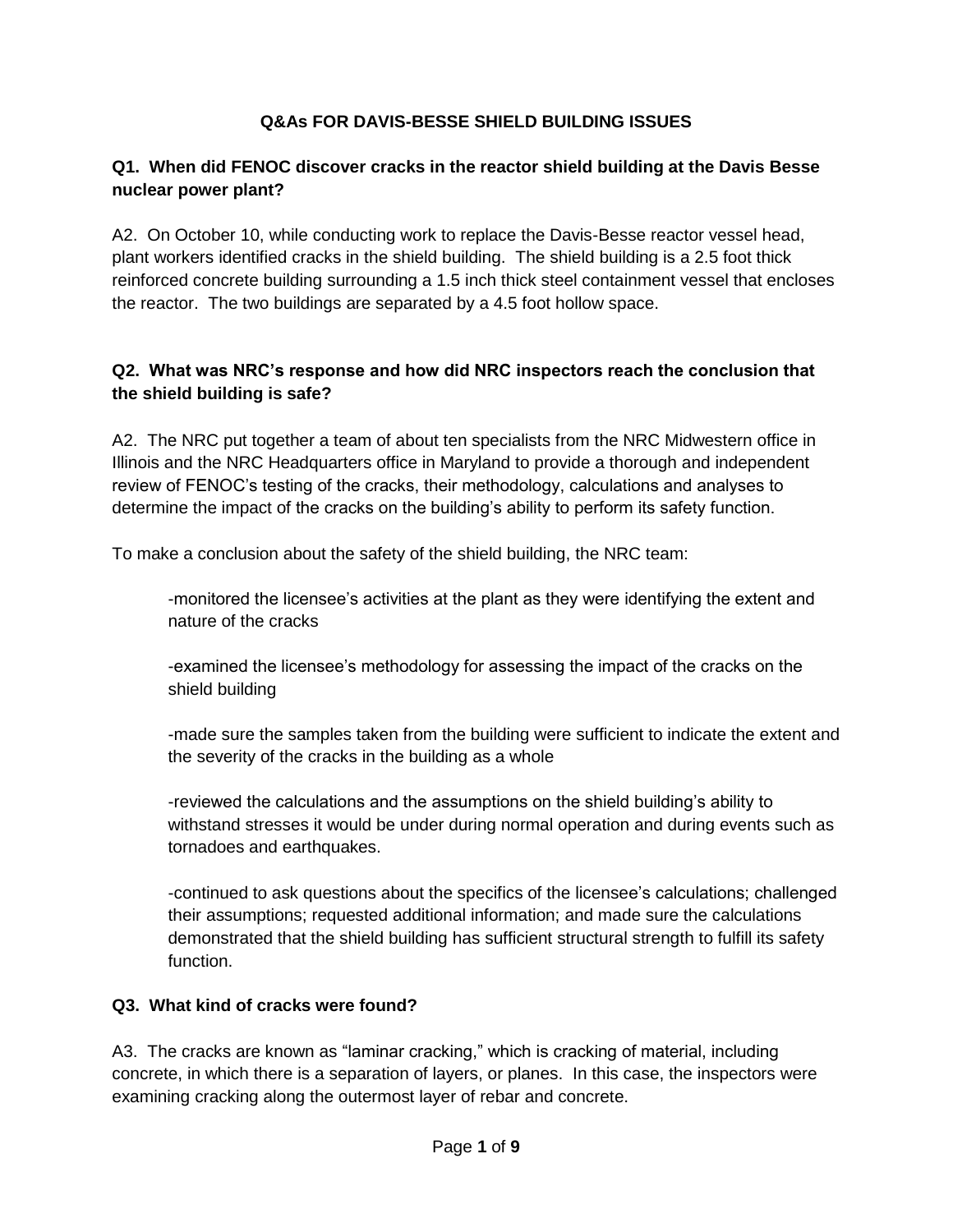#### **Q4. How many cracks are there in total?**

A4. The cracking was identified by areas/regions and not by number of cracks. The NRC reviewed the extent of testing on the shield building done by the utility and concluded that an adequate amount of testing and samples were obtained in order to support the company's conclusion regarding the condition of the shield building.

### **Q5. Are the cracks found at Davis-Besse visible?**

A5. No. A visible crack can be identified by visual examination of the concrete surface. The cracks at Davis-Besse are non-visible; they do not penetrate to the concrete surface area and cannot be identified by visual examination of this surface.

### **Q6. Why does there appear to be a large crack in the picture released on the public website?**

A6. What is visible from the picture is the result of the hydrodemolition method (material removal using high pressure water), which likely enlarged the crack to appear wider than the cracking confirmed by core bores directly above that section. The existing cracks, as confirmed by core bores, were in general less than 0.01 inches in width.

# **Q7. What tools did FENOC use to examine the building for cracks?**

A7. FENOC performed various activities to understand the extent and characteristics of the cracks including impulse response mapping and core bores.

# **Q8. What is impulse response mapping?**

A8. Impulse response mapping is a test performed from the outside surface of a building or structure to obtain an indication of the internal conditions of the structure and typically can identify cracking. The inspection involves striking the region of interest with a hammer like instrument which emits a vibration in the structure. The response from the structural region is received through a receptor. Based on the differences in the response between regions, the condition of the interior of the structure can be obtained. This is a non-destructive method of examining the interior of the structure. Non-destructive means there is no physical change or damage to the structure being examined.

# **Q9. What are core bores? How were they analyzed and by whom?**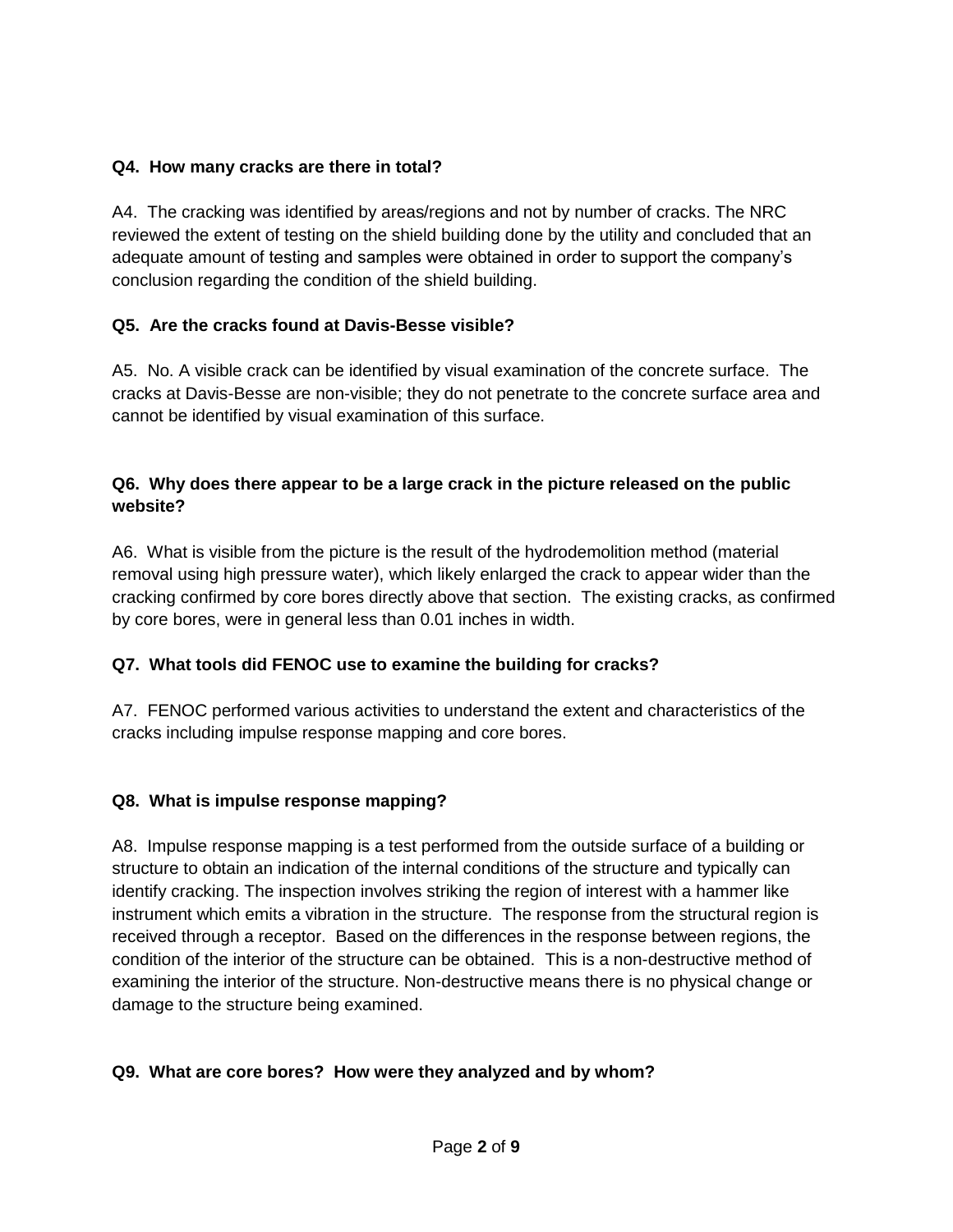A9. Core bores are a sample in the form of a cylinder taken from the shield building in order to examine the condition of the cracks. The utility engaged a contractor to retrieve these samples and sent them out to be examined. The NRC reviewed the analysis performed making sure the utility addressed its questions and concerns. Additional tests will be performed as a part of the utility's root cause analysis.

# **Q10. Did FENOC look at the entire building? If not, how much of the building did they examine? Why is that sufficient?**

A10. FENOC performed tests in certain locations of the building. As a result, FENOC had to make conservative assumptions regarding the extent of cracking in their technical analysis that bounded the possible worse case condition. The NRC reviewed in detail the utility's extent of examinations to ensure an adequate sample was taken. Questions and concerns were communicated to the utility and answers were provided to the NRC such that the NRC was satisfied that the extent of the sampling and analysis was sufficient to ensure the shield building will meet its safety functions.

### **Q11. Did FENOC have a methodology for their approach to determine the extent of cracking? What's the NRC's review of this methodology?**

A11. NRC reviewed FENOC's method for determining the extent of cracking. The NRC also examined how the findings were incorporated into the utility's analyses to ensure the extent of cracking was adequately addressed and the safety functions of the shield building could still be met.

# **Q12. Does the NRC have any outstanding questions and/ concerns?**

A12. The NRC concluded that the shield building could meet its safety functions. NRC staff continues to evaluate whether the shield building, in its current condition, conforms to design code requirements identified in the plant's licensing basis. The NRC will pursue the resolution of this issue through its inspection activities.

# **Q13. When did the NRC receive the utility's analysis? How long did it take the NRC to review the utility's analysis?**

A13. The utility performed various analyses to address the cracks identified in the shield building and provided them to the NRC for review. Soon after receiving them, the NRC reviewed the information from the utility requesting clarifications or additional information as necessary. The NRC took the time necessary to conduct a thorough review of the utility's analyses and ensured the shield building can meet its safety functions prior to the plant restarting.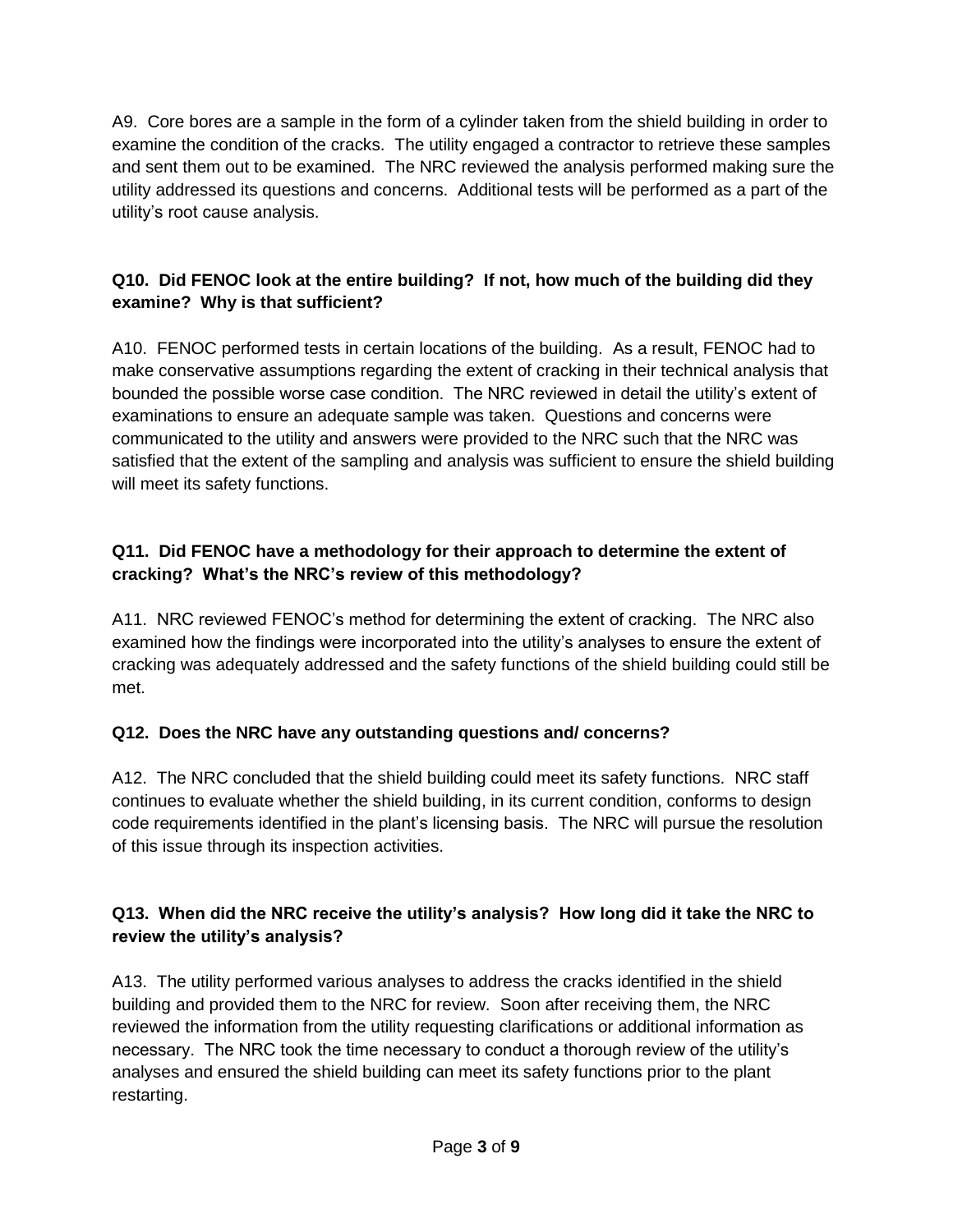### **Q14. What is a CAL? What does it do?**

A14. CAL stands for Confirmatory Action Letter. It is a letter issued to the utility to confirm an agreement to take certain actions in response to a certain issue. The NRC uses CALs to alleviate concerns about health and safety, safeguards, or the environment.

### **Q15. What happens if they don't follow the CAL?**

A15. The NRC expects utilities to adhere to any obligations or commitments contained in a CAL, but the CAL does not constitute a legal requirement. The NRC does require the utility to contact the NRC if the utility determines that it cannot meet any of the conditions contained in the CAL or if the utility intends to change any of the commitments, so that the NRC may determine if the utility's proposed actions are acceptable. If the utility does not fulfill the commitments made through a CAL, the NRC can take additional actions, including but not limited to, issuing an order requiring the utility take all actions necessary to maintain the safety of the plant.

#### **Q16. How long is it good for?**

A16. A CAL remains open and in effect until the utility has fulfilled all the commitments made through the CAL and until the NRC has reviewed the completion of activities and is satisfied with the results. The NRC will document the closure of the CAL typically through a letter to the utility or in an NRC inspection report.

### **Q17. Has FENOC provided the NRC with a root cause analysis? Does the NRC need the root cause before restart?**

A17. FENOC is currently in the process of performing a root cause analysis. A root cause was not necessary before restart as the NRC has reasonable assurance that the shield building can perform its safety functions.

### **Q18. How could the NRC let the plant restart without having the root cause, without having an understanding of what caused these cracks?**

A18. The NRC has reasonable assurance that the shield building can fulfill its safety function. NRC issued a Confirmatory Action Letter documenting the licensee's commitments to: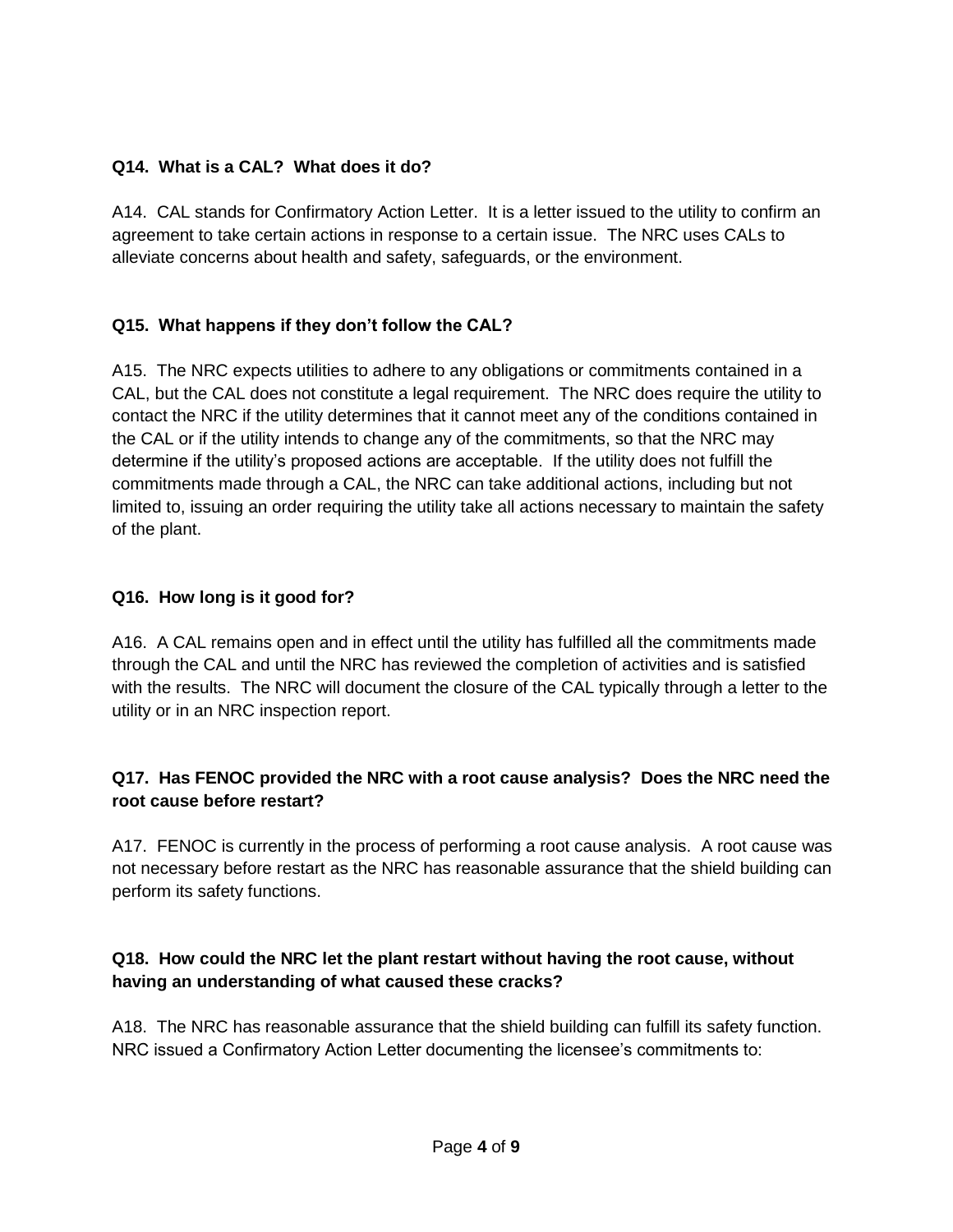-Monitor the extent and the size if the cracks before and during the next refueling outage to ensure that the extent of cracking and condition of cracking assumed in the analyses remain valid

**-**Submit a root cause evaluation by February 28, 2012.

-Develop a long-term monitoring program that will effectively monitor the cracks in the shield building going forward after the root causes of the cracking are understood.

NRC will closely monitor these actions.

# **Q19. Can the cracks get worse? How quickly can they get worse? Can you guarantee they won't get worse?**

A19. The NRC has commitments from the company to monitor the cracks in the shield building to detect changes in the conditions of the cracks. Additionally, the root cause analysis will provide a clearer picture of what caused these cracks and what actions need to be taken to adequately monitor them long-term.

# **Q20. What is the NRC going to do if the root cause is not completed to NRC's satisfaction?**

A20. The NRC will review the utility's root cause analysis and ensure it is thorough and complete. If the NRC identifies any concerns they will engage the utility and ensure that the utility will take appropriate actions to address the issue.

# **Q21. How many plants with the same shield building design are there in the country? How many of them have had an opening cut in the shield building?**

A21. There are eight additional sites, comprising thirteen units, in the country with a shield building design similar to Davis-Besse. Of these thirteen units, four units have had an opening cut in the shield building. None identified cracking similar to that seen at Davis Besse. The plants with a similar shield building design to Davis-Besse are St. Lucie Units 1 and 2, Waterford Unit 3, Prairie Island Units 1 and 2, Kewaunee Unit 1, Sequoyah Units 1 and 2, Watts Bar Unit 1, Catawba Units 1 and 2, and McGuire Units 1 and 2. In addition to Davis-Besse cuts have occurred in Sequoyah Unit 1, St. Lucie Units 1 and 2, and Watts Bar Unit 1.

# **Q22. Have there been plants with the same design and issues?**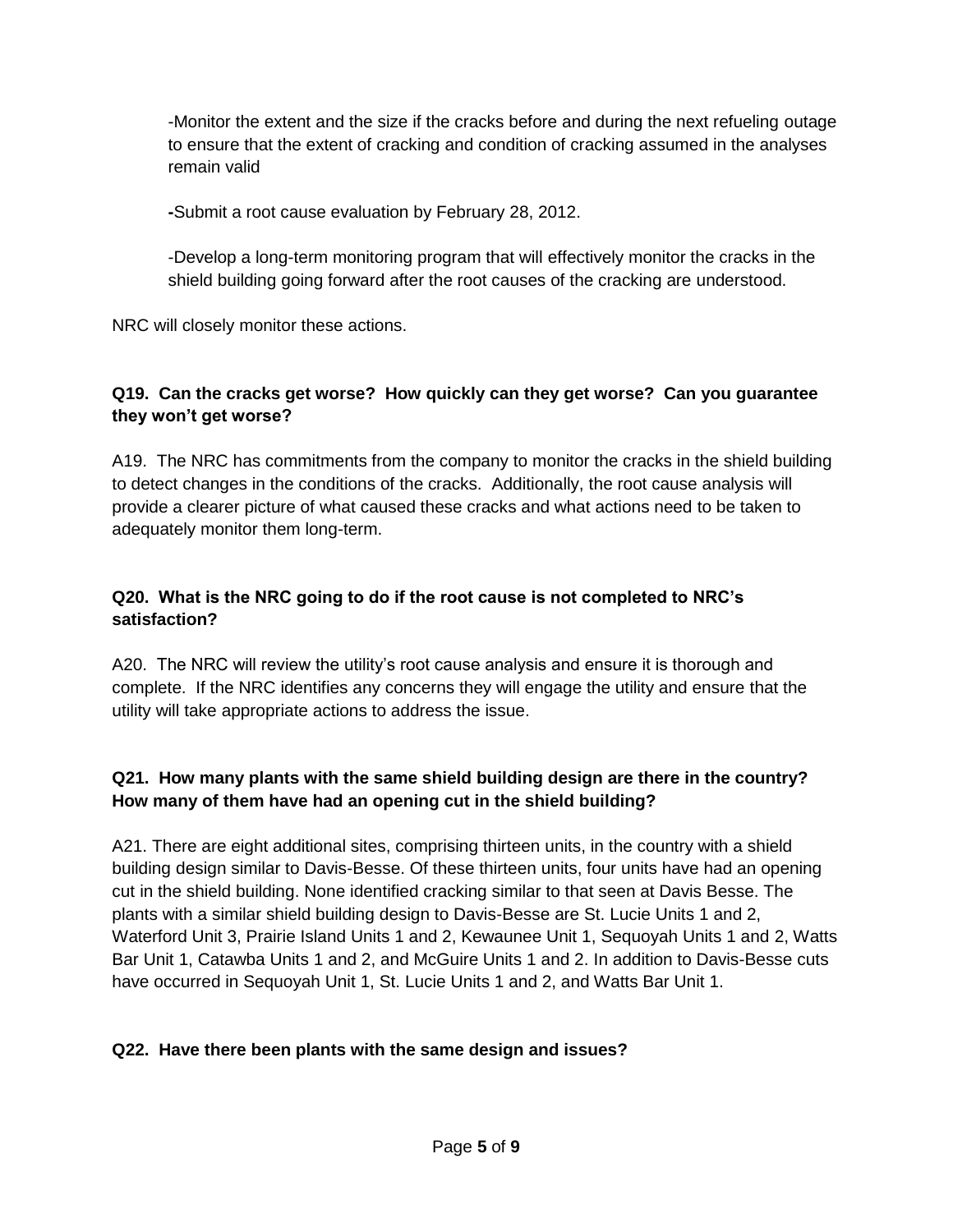A22. The NRC has not identified similar issues in plants with a shield building design similar to Davis-Besse's.

# **Q23. Is this a generic issue? Has the NRC informed other plants with the same shield building design of this situation?**

A23. The NRC will review this issue for generic implications upon receiving FENOC's root cause analysis. If the NRC identifies implications for other plants with similar shield building designs, the NRC will take actions to address this.

# **Q24. Why did you not hold a public meeting prior to the plant restarting?**

A24. The NRC issued a press release communicating its conclusion to the public prior to the plant restarting instead of holding a public meeting before restart. In addition, the NRC will be holding a public meeting to provide an opportunity for the public to obtain additional information regarding the cracks identified in the shield building. The NRC will also issue a publically available inspection report after the conclusion of its inspection.

# **Q25. Does the NRC have a requirement for what type of concrete must be used for these types of building?**

A25. The shield building was designed and constructed in accordance with NRC and industry code requirements to be able to fulfill certain safety functions. Some of the requirements for the concrete include the ability to maintain structural integrity during seismic events and withstand the impacts of flying objects such as those generated during a tornado.

# **Q26. What code or standard applies to the shield building structure?**

A26. ACI 307-69, Specification for the Design and Constructions of Reinforced Concrete ACI 318-63, Building Code Requirement for Reinforced Concrete ASME Code, Section III, 1968 These codes are part of the licensee's Updated Final Safety Analysis Report.

# **Q27. Can the shield building still take a hit from a flying object during a tornado? What about an earthquake?**

A27. Yes. The shield building is designed to provide environmental protection of the containment vessel from adverse weather conditions including flying objects generated by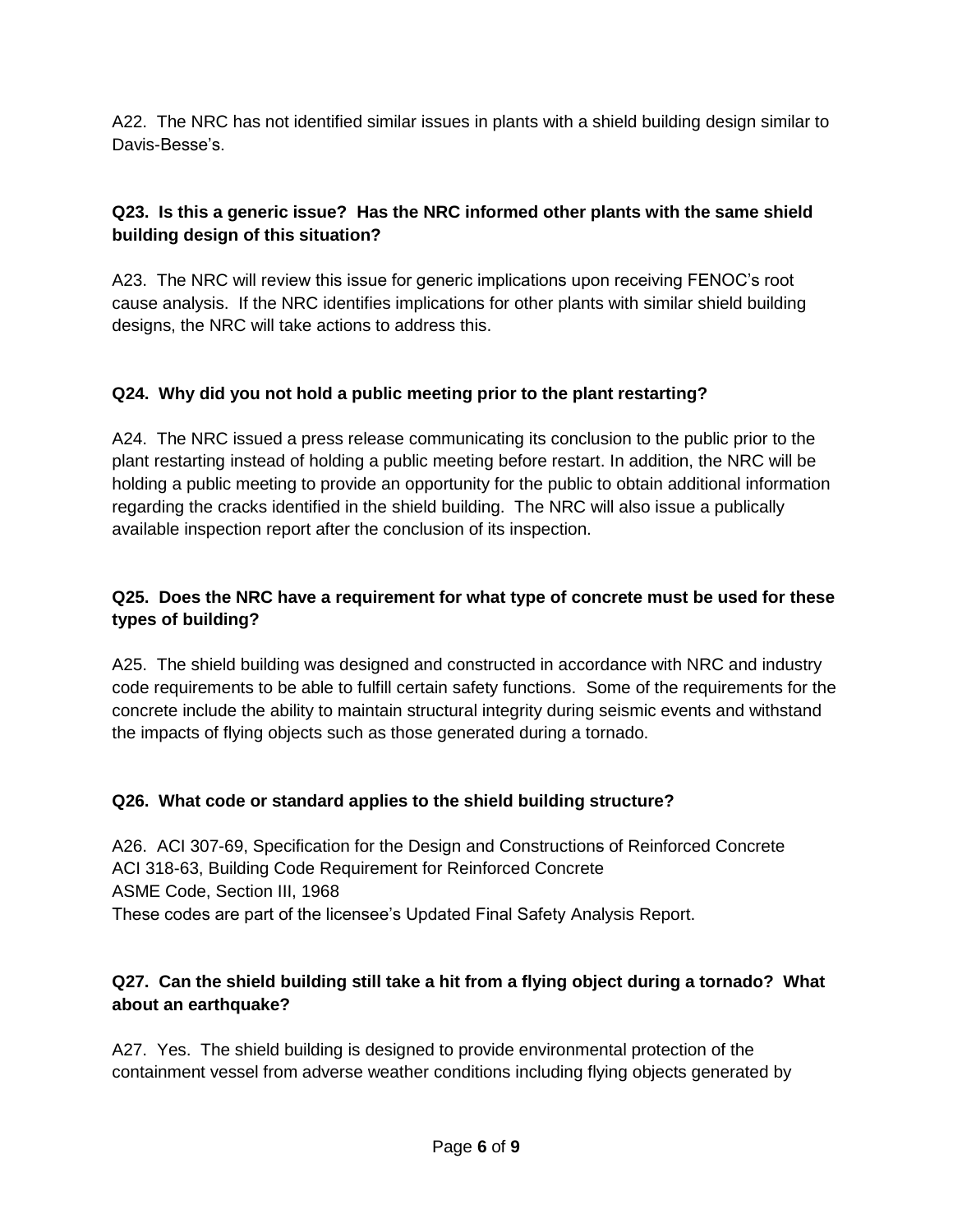tornados. The NRC has concluded that the licensee has provided reasonable assurance that the shield building can fulfill its intended safety function in its current condition.

# **Q28. How can a building with cracks still stand strong and function?**

A28. The licensee provided the NRC with analysis and calculations that appropriately incorporated the effects of the cracking to show that the shield building can maintain its structural integrity with the existing cracks. The NRC staff reviewed this analysis and concluded that the licensee provided reasonable assurance that the shield building is capable of performing its safety function.

# **Q29. What happens if a piece of the shield building crashes into the steel containment vessel building? Have you analyzed for this scenario?**

A29. The reinforced concrete shield building and steel containment vessel were built to perform their safety functions in the event of natural phenomena such as tornados and earthquakes. Based on our evaluation of the licensee's extent of condition and technical analysis of the Davis-Besse shield building cracking, the NRC staff concluded that the licensee has provided reasonable assurance that the shield building is capable of performing its safety functions, and, therefore, that the shield building will protect the steel containment vessel.

# **Q30. How does the NRC plan to monitor these cracks to ensure they do not get worse?**

A30. The NRC issued a Confirmatory Action Letter confirming commitments by FENOC to have available to the NRC a root cause for the shield building cracking and to establish a shield building monitoring program. This program includes actions to monitor the existing cracks to ensure they do not challenge the safety functions of the shield building.

# **Q31. How does the NRC plan to inspect the shield building? What does the inspection procedure call for?**

A31. The NRC will inspect the company's implementation of shield building monitoring commitments documented in the Confirmatory Action Letter; review the licensee's root cause of the shield building cracking and the long-term monitoring program to determine if the shield building can continue to perform its safety functions. In addition, the license renewal inspection team is continuing to evaluate this issue and will take all necessary actions to ensure the licensee addresses any concerns they may have prior to Davis-Besse entering their period of extended operation.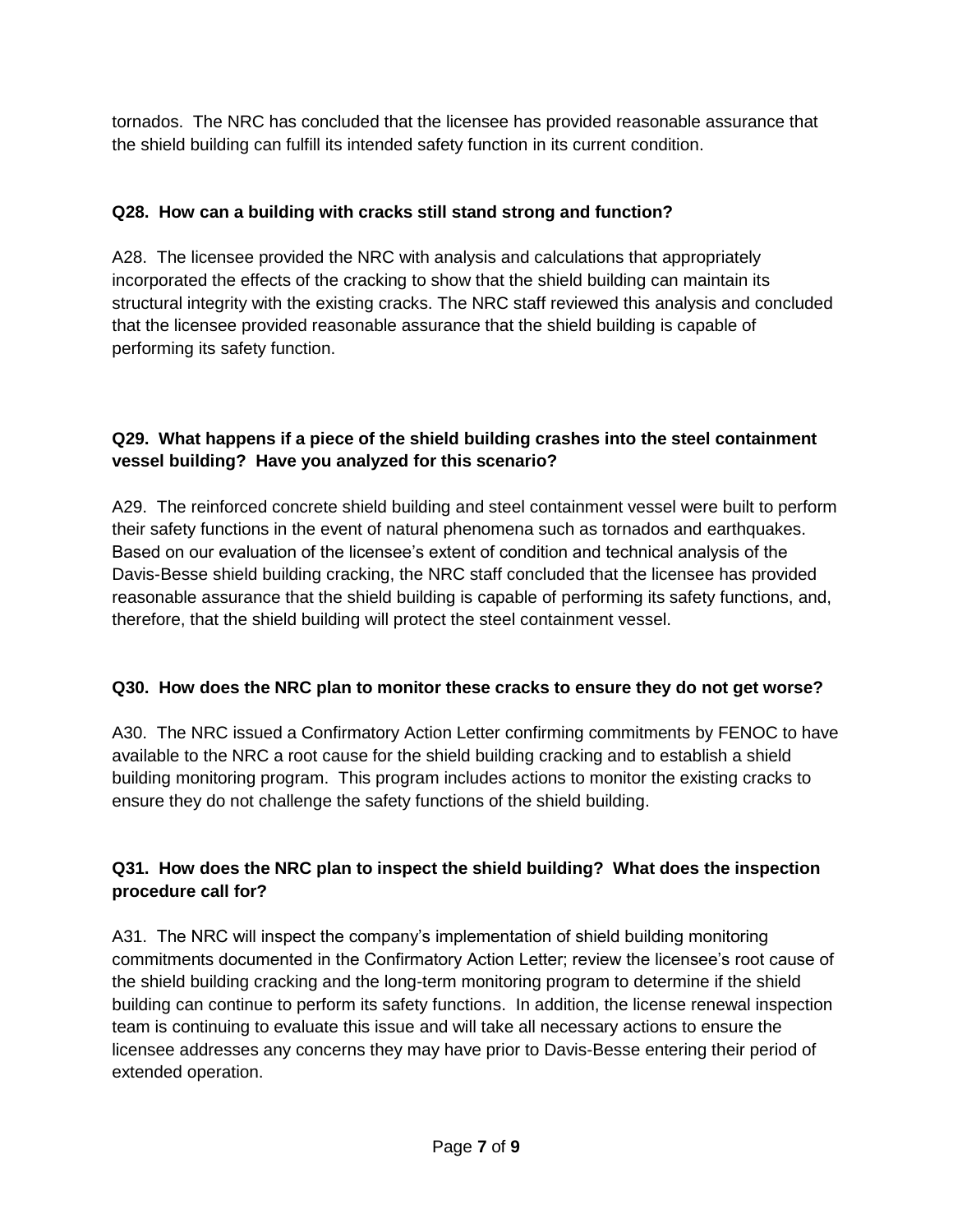### **Q32. What inspections of the shield building has the NRC conducted in the past at Davis-Besse before this incident?**

A32. The Davis-Besse shield building has been previously cut through for the first head replacement in 2002. The 2002 cut was located inside the original construction opening, while the 2011 cut is a larger area that includes sections outside the original construction opening. The NRC performed an inspection of those activities and ensured the shield building was returned to its original design and was able to meet its design function. The utility has also performed visual inspections of the outer surface of the shield building. These inspections were reviewed by NRC inspectors as a part of the 2011 head replacement activities.

# **Q36. Why are these cracks only being found now, since the building was cut open before? Did the licensee miss something?**

A33. The NRC and the licensee did not identify any cracks in the shield building when it was opened in 2002 for the previous reactor vessel head replacement. While the opening in 2002 was positioned within the area of the opening that had been made in the concrete during original construction, the 2011 opening extended beyond this original entry into portions of concrete that have never been cut.

# **Q34. What impact do these cracks have on license renewal?**

A34. The NRC's license renewal team is continuing to evaluate this issue and will take all necessary actions to ensure the licensee address any concerns the NRC may have prior to granting license renewal along with reviewing the issue for any generic concerns for other facilities.

**The following three questions which were part of the NRC's original review of the shield building's safety were also raised by Davis Lochbaum of the Union of Concerned Scientists in a November 4 letter to the NRC. Responses are provided below.**

# **Q35. Are the dead loads from the structural elements properly considered in the design analysis of the building?**

A35. The dead load is the weight that has to be supported by a structure. The NRC has reviewed the original design calculation for this building. The dead loads were considered in the original calculation, and they were also considered in the analyses that incorporate the cracking. The NRC did not identify any concerns related to it.